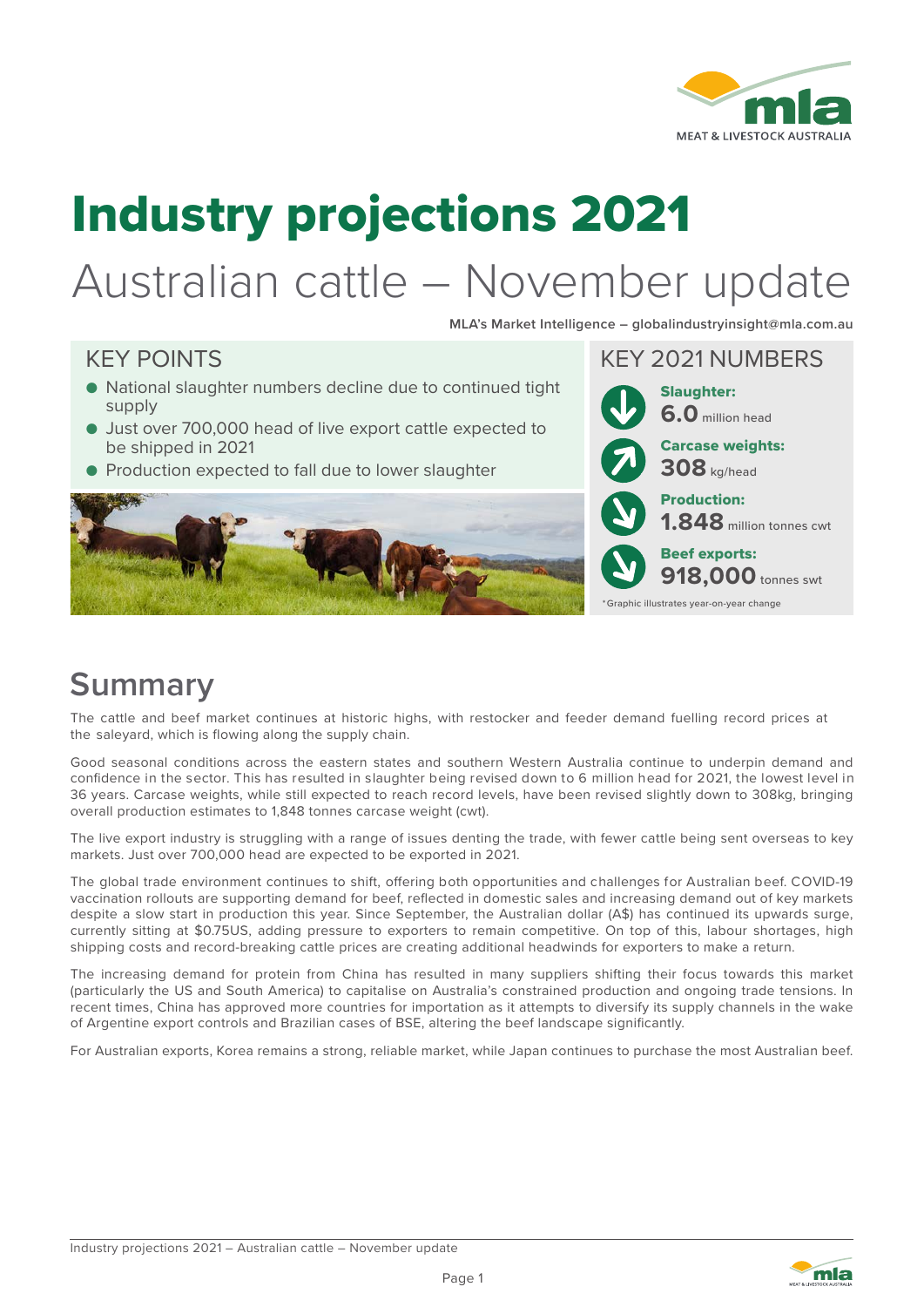Table 1: Situation and outlook for the Australian cattle industry

|                                                      | 2016    | 2017   | 2018   | 2019    | 2020e  | 2021'  | % change<br>$2021t$ on 2020 | 2022'  | 2023 <sup>′</sup> | % change<br>2023 $^{\rm f}$ on 2021 $^{\rm f}$ |
|------------------------------------------------------|---------|--------|--------|---------|--------|--------|-----------------------------|--------|-------------------|------------------------------------------------|
| Cattle numbers ('000 head)*                          |         |        |        |         |        |        |                             |        |                   |                                                |
| cattle                                               | 26,845  | 27,965 | 28,052 | 26,187  | 24,621 | 26,361 | 0%                          | 27,821 | 28,643            | 9%                                             |
| percentage change                                    | $-2.1%$ | 4.2%   | 0.3%   | $-6.6%$ | $-6%$  | 7%     | 0%                          | 5.5%   | 3.0%              | 0%                                             |
| <b>Slaughterings ('000 head)</b>                     |         |        |        |         |        |        |                             |        |                   |                                                |
| cattle                                               | 7.288   | 7.158  | 7.873  | 8.482   | 7.171  | 6.000  | $-16%$                      | 6,650  | 7,450             | 24%                                            |
| calves                                               | 542     | 413    | 468    | 565     | 415    | 375    | $-10%$                      | 422    | 440               | 17%                                            |
| total                                                | 7,830   | 7,571  | 8,341  | 9,047   | 7,586  | 6,375  | $-16%$                      | 7.072  | 7,890             | 24%                                            |
| Average carcase weight (kg)                          |         |        |        |         |        |        |                             |        |                   |                                                |
| cattle                                               | 288.2   | 297.6  | 290.8  | 283.6   | 294.8  | 308.0  | 4%                          | 311.1  | 309.8             | 1%                                             |
| calves                                               | 53.9    | 45.7   | 41.3   | 43.0    | 48.7   | 50.9   | 5%                          | 49.5   | 51.0              | 0%                                             |
| Production ('000 tonnes carcase weight)              |         |        |        |         |        |        |                             |        |                   |                                                |
| beef                                                 | 2,100   | 2,130  | 2,289  | 2,405   | 2,111  | 1,848  | $-12%$                      | 2,069  | 2,308             | 25%                                            |
| veal                                                 | 29.2    | 18.9   | 19.3   | 24.3    | 20.2   | 19     | $-5%$                       | 20.9   | 22.4              | 17%                                            |
| total beef and yeal                                  | 2,130   | 2,149  | 2,309  | 2,430   | 2,131  | 1.867  | $-12%$                      | 2.090  | 2,331             | 25%                                            |
| Cattle exports ('000 head)                           |         |        |        |         |        |        |                             |        |                   |                                                |
| cattle                                               | 1,142   | 867    | 1,126  | 1,304   | 1.010  | 705    | $-30%$                      | 750    | 830               | 18%                                            |
| Beef exports** ('000 tonnes)                         |         |        |        |         |        |        |                             |        |                   |                                                |
| total, carcase weight                                | 1,497   | 1.492  | 1,655  | 1,807   | 1,528  | 1,350  | $-12%$                      | 1,558  | 1,676             | 24%                                            |
| total, shipped weight                                | 1,018   | 1,015  | 1,126  | 1,229   | 1.039  | 918    | $-12%$                      | 1.060  | 1,140             | 24%                                            |
| Domestic utilisation ('000 tonnes carcase weight)*** |         |        |        |         |        |        |                             |        |                   |                                                |
| total, carcase weight                                | 614     | 643    | 639    | 616     | 586    | 585    | 0%                          | 580    | 590               | 1%                                             |
| kg/head****                                          | 25.2    | 26.0   | 25.6   | 24.3    | 22.8   | 22.7   | 0%                          | 22.3   | 22.6              | 0%                                             |
| Source: ABS, DAWR, MLA forecasts                     |         |        |        |         |        |        |                             |        |                   | $f =$ forecast                                 |

\* From 2016 is an MLA estimate based on ABS Data - Figures as of 30th June \*\* excl. canned/misc, shipped weight

\*\*\* Beef and veal production plus imports, less exports of beef and veal and canned/processed beef, carcase weight

\*\*\*\* Domestic meat consumption is measured by removing the portion of exports (DAWR data) from total production (ABS data) and assuming the difference is consumed (or at least<br>disappears) domestically. Imports are also add

data. Please note that domestic per capita consumption is entirely a supply statistic and does not take account of waste or non-food uses of livestock meat products.

## **Assumptions**

### **Weather**

The Bureau of Meteorology (BOM) is predicting above-average rain for all major cattle regions through until the end of February. It is also forecasting that Australia will experience a mild La Niña this summer. This increased rainfall in northern Australia should translate to increased pasture growth, which will continue to strengthen the national herd rebuild into 2022.

Figure 1: Australian rainfall outlook – Nov 2021 to Jan 2022 Chance of exceeding the median rainfall



## **Supply**

Seasonal conditions started to improve in autumn 2020, and by the end of 2022 calves born since this time are expected to hit the market – increasing the supply of cattle available.

The rebuild is expected to continue into 2022, as the BOM prediction of a La Niña will ensure that ground water supplies are available. The favourable harvest conditions of 2020 and 2021 have also allowed Australia a feed grain buffer should the 2022 season deteriorate.



e = estimate

Figure 2: Australian temperature outlook – Nov 2021 to Jan 2022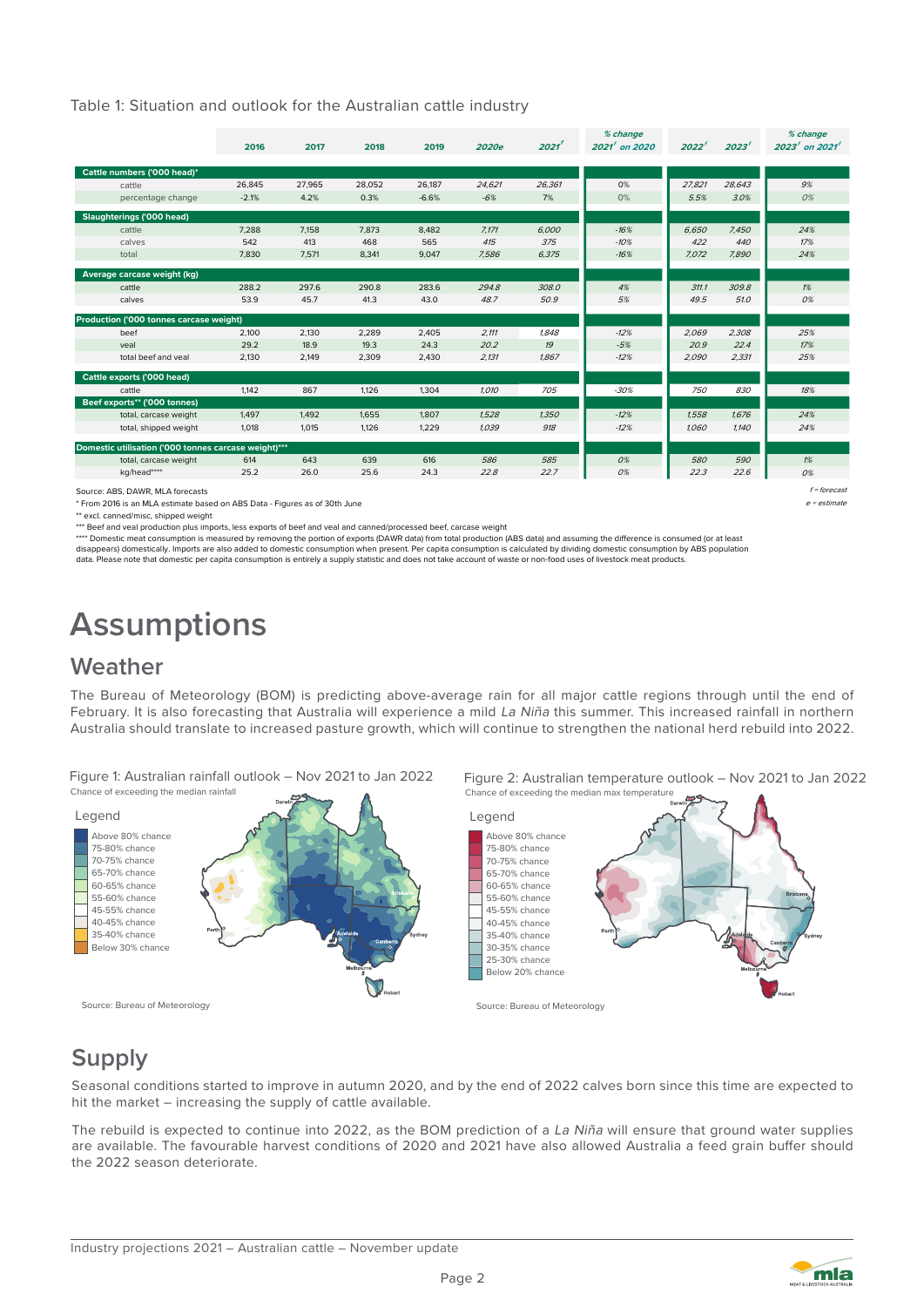## **Input costs**

Both fuel and fertiliser costs have increased throughout 2021. At present, the price of oil (WTI) is at its highest level in over five years at \$81US per barrel, placing pressure on input costs for producers. These high oil prices are expected to continue into 2022. Fertiliser prices are also at historic high prices, further adding to increasing input costs.

Failed crops in the US and Russia are putting upwards price pressures on global grain prices. Despite the prediction of a second large harvest in Australia, grain prices remain high due to the global supply issues.

### **Exchange rate**

The Australian dollar is currently sitting at 75.1US cents, appreciating 4.5% in one month on the back of inflation concerns. Australia's inflation could exceed the Reserve Bank of Australia's target of between 2–3%, leading to an interest rate rise.

This will not only increase the price of food within the domestic economy, but will also put pressure on the competitiveness of all Australian exports, including beef. Furthermore, the exchange rates of some major competitors have fallen, such as the Argentine and Brazilian currencies.

### **Labour**

Australia continues to experience labour shortages across the supply chain, affecting on-farm production, processors and exports. The issue has been caused by Australia's ongoing border closures and has had a large impact impact on the processing capacity of some plants.

As Australia's borders open in 2022, and through specific visa programs, it is expected that the current labour shortages should ease, however, the problem will take time to be fully rectified.

## **Exports**

Port disruptions and bottlenecks in some Australian ports are causing some delays in exports. The global cost and availability of shipping containers is further disrupting Australian exports, including red meat. However, reduced cattle slaughter in 2021 means Australia is less exposed to these issues. The reduction in air travel has also impacted the availability of air freight exports from Australia. These issues are expected to ease in 2022.

Since previous update in July:

## **Herd**

The predicted national herd for 2021 remains unchanged, still estimated to reach just over 26 million head this year, 7% above the 2020 level. The herd rebuild has continued as positive conditions encourage producers to retain stock for breeding purposes – something that should be sustained with a positive three-month weather outlook across most of the country.

#### Figure 3: Australian GDP

% GDP growth **Quarterly** - Year-ended













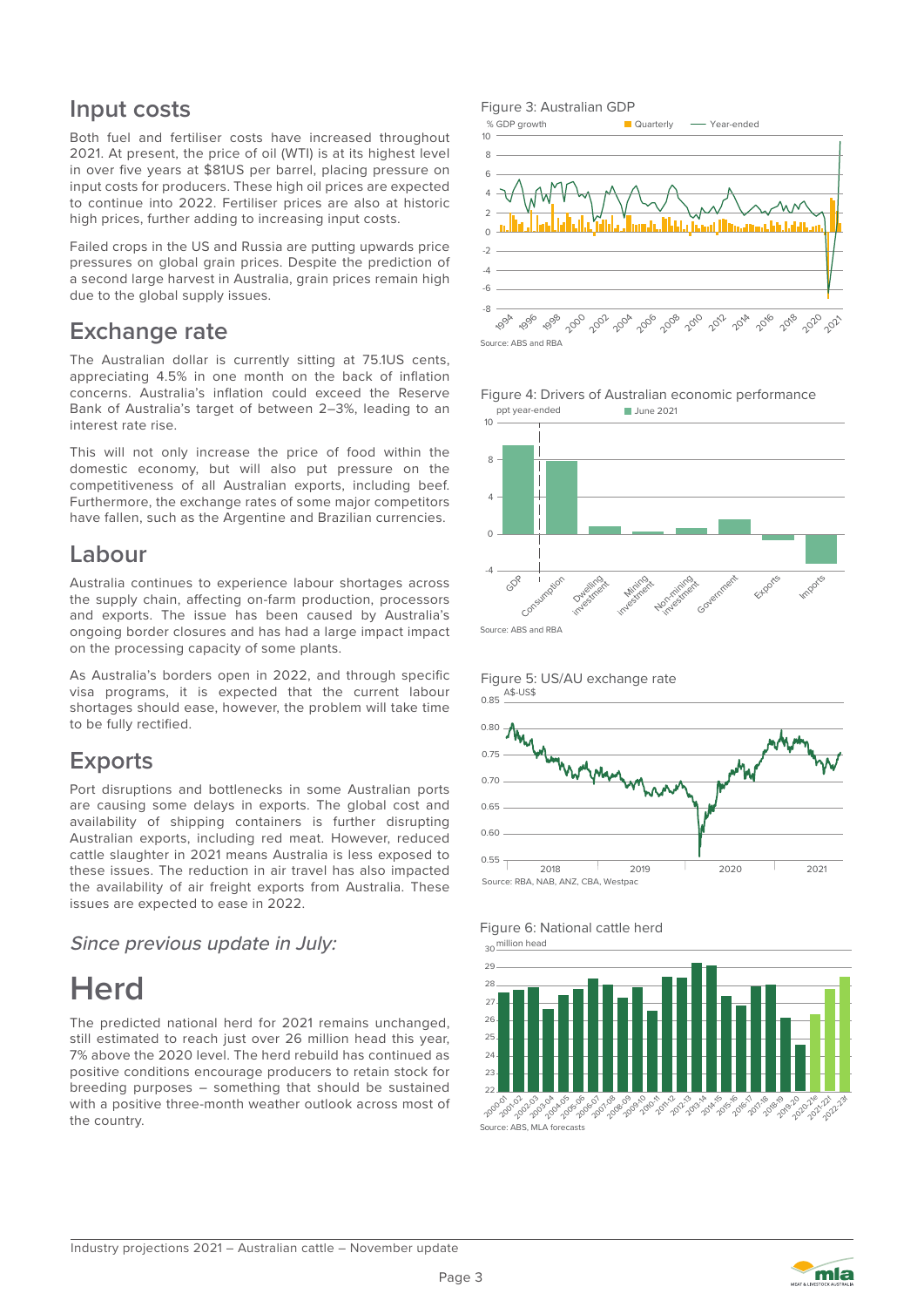## **Slaughter**

Slaughter has been revised lower to 6 million head in 2021, the lowest level in 36 years on the back of low supply, continued rain and processor labour shortages and disruptions. Estimates indicate that close to 4.5 million head have been killed in the first three quarters of 2021. Typically, slaughter in October and November lifts, however, Christmas shutdown periods and steady rainfall across key supply regions are likely to continue to impact slaughter and prevent a significant rise.

## **Carcase weights**

Carcase weights have been revised slightly lower to average 308kg in 2021, but are still predicted to reach record levels this year due to better grass cover and higher feedlot representation. Persistent wet conditions through winter in key processing cattle areas and a lower cow and grown animal kill have meant average weights may not reach previously estimated levels for the recent quarter. Saleyard data suggests that grassfed cows have decreased in weights and volumes have been declining throughout the year.

## **Production**

On the back of lower slaughter than predicted and carcase weights dropping slightly, production has been revised to 1,848 million tonnes cwt – 12% below 2020 levels. Similarly, throughout all of 2021, Australia continues to be limited by its current low supply outlook in terms of what can be produced. The 2023 outlook has total beef production at 2,308 million tonnes cwt, up 25% on 2021 levels as herd numbers build.

## **Live export**

The export trade outlook for the last quarter of 2021 is now anticipated to be quieter than was forecast in July, resulting in a further slight revision down of 2% for 2021, from 720,000 head to 705,000 head, reflecting an overall decline of 30% on 2020 live exports.

A further revision down on exports for 2022 and 2023 has also been made, with wider recognition now that the herd rebuild will be gradual. With the flow on to live export, particularly for the peak supply period of March to August, its expected exports will build gradually from the second half of 2022. Forecast live export volume for 2022 has been revised down 12%, from 840,000 head to 750,000 head, and for 2023 revised down 14%, from 950,000 head to 830,000 head. The current anticipated lift in export volumes from 2021 to 2023 is 18%.

Supply, price, COVID-19 economic recovery and increased competition in the market will drive future volumes. As Australia's cattle population and live export supply return to pre-COVID levels over the next two years, prices are expected to gradually ease, which will be welcome news for Australia's livestock exporters and their overseas customers.





Figure 7: National adult cattle slaughter



#### Figure 8: Adult carcase weights





Click here to visit MLA's LiveLink interactive Dashboard for export statistics

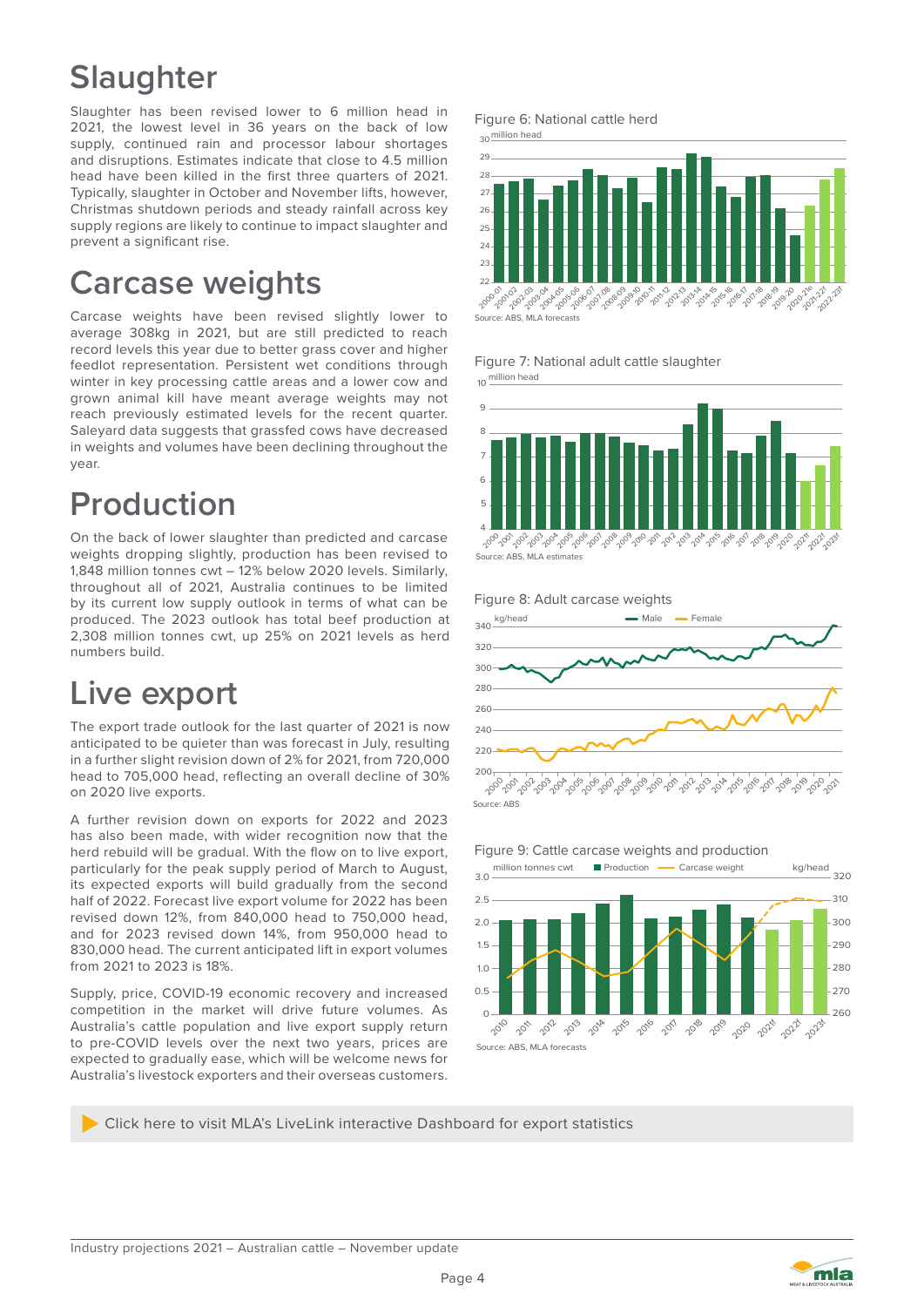## **Key and emerging issues**

### **Australian live export industry**

The live cattle export industry continues to endure the toughest trading conditions in its history. While prices for Australian producers have been the strongest on record, the corresponding cost of Australian cattle for overseas importers has resulted in negative returns as they struggle to offset increased costs throughout the supply chain. Some overseas operators have withdrawn from the market until trading conditions improve.

Depressed in-market demand for fresh beef due to COVID-19 overseas and the domestic combination of tight supply, a favourable season, fierce competition and extreme prices have left live exporters struggling to maintain workable trading arrangements for their overseas customers.

High domestic prices have softened importer demand, with key markets increasingly looking to alternate sources for affordable live cattle supply. Cheaper live cattle from Brazil have recently been imported to Vietnam, Australia's second largest live cattle market. More Brazilian shipments are scheduled, with the impact on trade from Australia yet to be seen. Brazilian cattle are not subject to Australia's Exporter Supply Chain Assurance System (ESCAS) welfare assurance requirements, with importers able to openly trade and maximise their returns outside ESCAS-approved facilities and supply chains.

Frozen Indian Buffalo Meat (IBM), with its simple supply chain, lower price and continued availability, has increased its presence in Indonesia's wet markets, where most locally processed Australian fresh beef is sold. Australia's market share is therefore at an increased risk, unless there is new capacity to differentiate fresh beef from IBM and capture increased value at the retail level.

IBM imports have changed from being traditionally focused on re-export to China to covering domestic Vietnamese demand, as trade channels to China through Vietnam have been gradually reduced in recent years. It is likely that live cattle volumes in Vietnam will remain relatively stable in 2022, as Vietnamese foodservice demand is unlikely to recover until after Q1. If Brazilian cattle (and potentially Brazilian meat) imports take hold in 2022 at a lower price point, some IBM may be displaced in wet markets.

As global fuel-oil prices have increased significantly, livestock shipping costs have only marginally increased this year due to reduced demand for charters on the back of lowered demand for cattle and a corresponding surplus in shipping capacity. Shipping operators are taking the rates they can get from exporters and are largely absorbing the higher fuel costs to keep their vessels running.

Favourable seasonal conditions in southern Australia combined with solid demand and prices from southern pastoral and feeder markets have resulted in higher volumes of northern cattle heading south that previously would have been available for the northern live trade. This trend has placed additional pressure on live export supply and prices in those dominant northern markets.

## **South American beef trade**

### Argentina

In May 2021, Argentina announced it would suspend beef exports for 30 days to curb high domestic prices. Argentina has been dealing with high inflation rates in 2021, resulting in beef dishes becoming particularly expensive as strong export demand drives prices up.

After the 30-day ban, exports were renewed under new restrictions. Through to October, Argentine beef exports were limited to 50% of the average monthly volumes that were exported in the second half of 2020, allowing approximately 28,100 tonnes per month in beef exports, with some popular domestic cuts banned outright. Export destinations with actively managed quotas, such as Israel, the US and EU, do not contribute volume to the export restrictions.

The restrictions had varied success in tempering beef export volumes. In May, producers rushed to export pre-restriction implementation, with volumes 27% higher than the previous four month average. The impact of restrictions was visible in June, with exports falling 43% compared to the previous month. However, in August volumes increased – potentially above restriction levels. It is difficult to infer whether the excess volumes are explained by the mechanism of export control, or whether exporters have found ways around the restrictions. However, it is expected the mismatch will balance out over time.

Although the export controls have curbed excessive growth, overall beef exports have been comparable to previous years, with a small decrease of approximately 2% from 2020 volumes for the year-to-date. Restrictions have increased the share of alternative export locations. The market share of destinations that weren't China increased from 17% pre-restrictions to 34% in the month of September.

Beef exports, along with China's market share, are expected to grow across the rest of the year. In October, the Argentine government lifted restrictions on manufacturing cow beef for China. This change is expected to produce an additional 20,000–25,000 tonnes available for export during the rest of 2021.

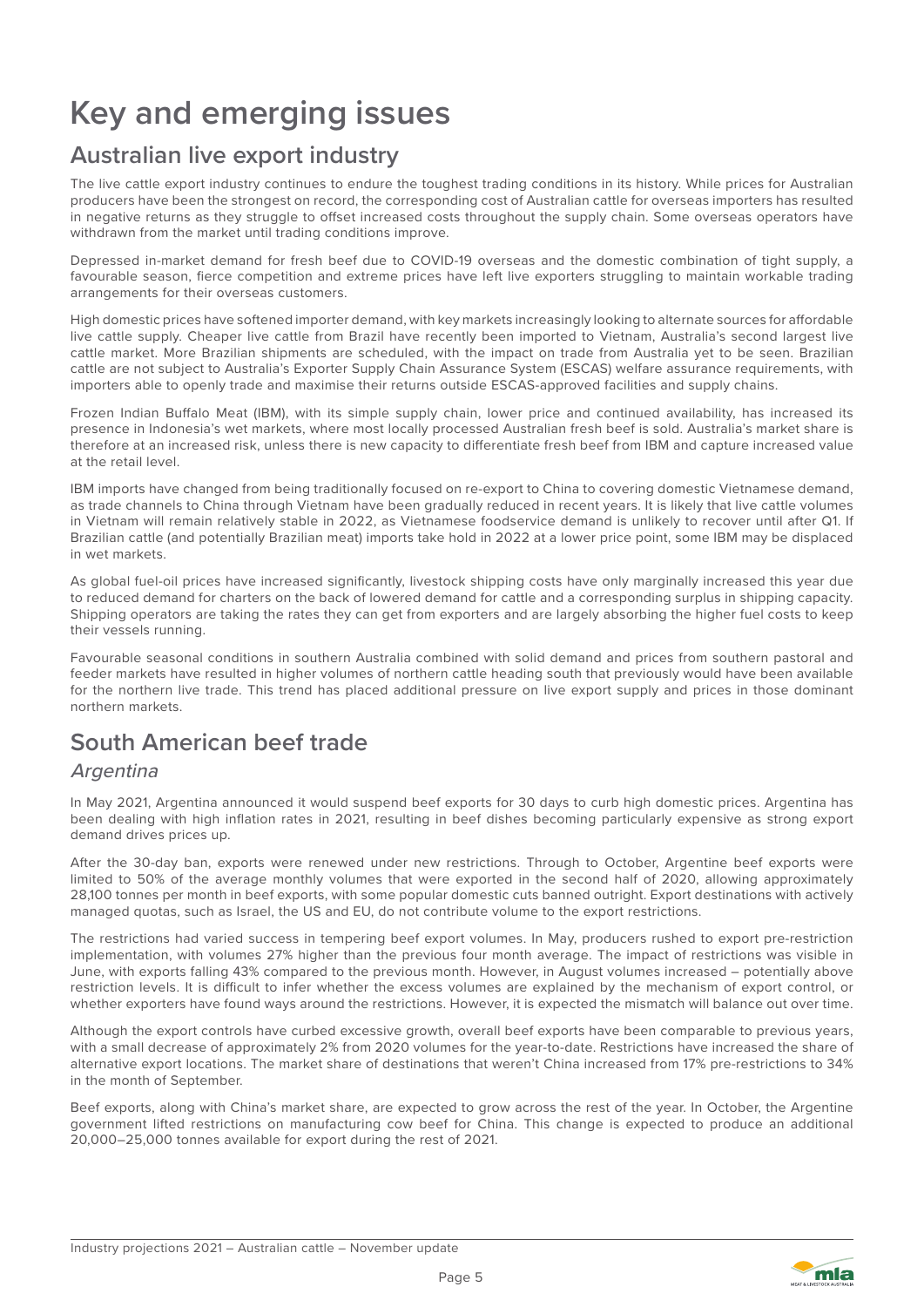#### Brazil

Despite a ban with China, Brazil has exported beef at record levels during the month of September, with 187,017 tonnes sent globally and 112,000 tonnes shipped to China. Trade was suspended in early September between Brazil and China after the discovery of two cases of 'atypical BSE' (mad cow disease). At the time of the announcement, it was suspected restrictions would be resolved in little over a week so shipping has continued, with exports holding on ships and in pre-customs storage to await lifted restrictions.

With the ban still active in late October, some exports have been awaiting entrance to China for close to two months, and if the ban continues this beef may need to be diverted to neighbouring countries. With shipping taking approximately one month, the impact of the ban on Chinese import volumes won't be known until the October data is released.

Australia is not set to take export volume from China's restrictions towards Brazil and Argentina. While beef imports from China have grown 10.54% year-on-year, Australia has experienced a 48.77% decline for the year-to-date. This is particularly significant considering strong growth from competitors and even stronger growth from new players. Uruguay and New Zealand have grown export volumes 36.52% and 17.3%, respectively, while Russia has grown close to three-fold and the US up nine-fold.

### **International markets summary**

Over 6.6 million tonnes of beef have been exported worldwide for the year-to-date. Brazil is the world's largest beef exporter, contributing 1.3 million tonnes into world markets so far in 2021, with over half destined for China. The US is the second largest exporter so far this year, contributing approximately 735,000 tonnes. The largest markets for the US are South Korea and Japan, however, exports to China have grown nine-fold for the year-to-date, making it their third largest export destination. US beef export volumes are expected to grow further with drought conditions and high feed costs driving herd liquidation.





Australia is currently the third largest exporter of beef

globally. Australia has exported 660,568 tonnes of beef for the year-to-date, with 17% lower volumes for the year-to-September. Lower export volumes have been the result of both supply and demand factors. Most key export markets have fallen compared to 2020 volumes except for South Korea, which has held steady at a 2% increase this year.

Exports volumes to China have been consistently low in 2021, with an average export volume of 12,086 swt per month compared to 16,391 swt in 2020 and 25,011 swt in 2019. Correspondingly, China's market share has fallen from 20% in 2020 to 16% in 2021. In addition to Australia's constrained supply due to herd rebuild being a key factor behind lower export volumes, access issues are further impacting volumes, particularly to China, which has banned several Australian processors in the past few years.

Figure 11: Top cuts by key markets – percentage of total volume



Click here to learn more about specific cuts of a beef carcase and their use

#### Table 2: Major export market summary

|                       | 2021 tonnes Jan<br>to Sep | YOY % change<br>Jan to Sep | 2021 market share<br>Jan to Sep | 2021 tonnes top 5<br>cuts Jan to Sep | 2021 top 5 cut % | Grassfed 2021<br>Jan to Sep | Grainfed 2021<br>Jan to Sep | Chilled 2021<br>Jan to Sep | Frozen 2021<br>Jan to Sep |
|-----------------------|---------------------------|----------------------------|---------------------------------|--------------------------------------|------------------|-----------------------------|-----------------------------|----------------------------|---------------------------|
| Japan                 | 177988                    | $-11%$                     | 26.90%                          | 121627                               | 68.33%           | 84758.06                    | 93229.98                    | 74263.4                    | 103724.6                  |
| South Korea           | 116709                    | 2%                         | 17.70%                          | 73361                                | 62.86%           | 66238.52                    | 50470.55                    | 29282.75                   | 87426.32                  |
| China                 | 108776                    | $-30%$                     | 16.50%                          | 45821                                | 42.12%           | 60175.02                    | 48600.78                    | 17376.72                   | 91399.08                  |
| <b>United States</b>  | 107907                    | $-37%$                     | 16.30%                          | 91666                                | 84.95%           | 104747.4                    | 3159.197                    | 42626.73                   | 65279.92                  |
| South-East Asia       | 87637                     | 5%                         | 13.30%                          | 58132                                | 66.33%           | 75194.21                    | 12442.93                    | 12870.91                   | 74766.23                  |
| SOUTCA: MI A IHS DAWE |                           |                            |                                 |                                      |                  |                             |                             |                            |                           |

Note: YOY% change is the accumulated year to date % change. It is calculated as: (sum of export quantity from 2021 Jan to May/sum of export quantity 2020 Jan to May)-1

Click here to visit MLA's Red Meat Export Dashboard for more in depth insights

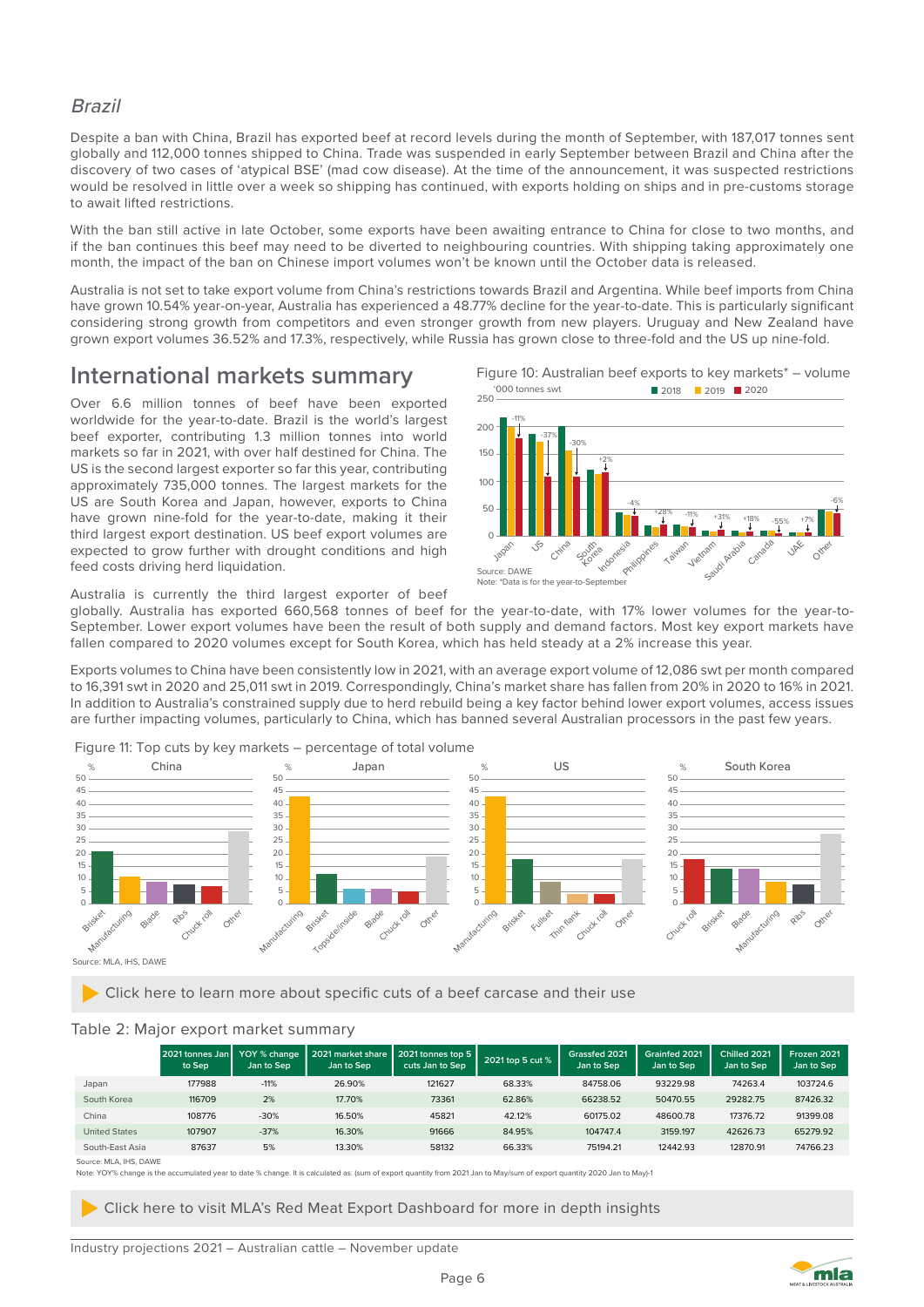#### Japan

Japan has long been the leading export destination for Australian beef. Despite a shrinking population and slow economic growth, Japan is one of the world's largest consumer markets. Strong consumer purchasing power and sophisticated retail, foodservice and food manufacturing sectors, combined with a positive image of Australia as a trusted source for tasty and high quality beef will continue to underpin long-term growth for Australian beef exports to Japan.

For the first three quarters of 2021 there have been challenges for Australian beef exports to Japan, resulting in an 11% yearon-year drop to 177,911 tonnes swt – the second lowest level over the past two decades.

Overall, Japan's beef imports have been weak this year, with total shipments in the year-to-August declining 4% year-onyear. While there is no mandatory COVID-19 lockdown in Japan by law, restrictions to foodservice operations have included shortened trading hours and limited alcohol being served under state of emergency measures across the country, which have reduced foodservice's demand for red meat. Household

spending, particularly on food, has edged down since the issuance of the state of emergency measures in April 2021 (Source: Statistics of Japan).

MLA's Japan Consumer Tracker 2021 recorded a slight dip in consumption frequency for all key proteins (beef, pork and chicken). In addition to weak demand from both the foodservice and retail sectors, increased availability and softening prices of domestic beef have impacted beef import performance so far. Increased beef export prices due to high livestock prices and tight supply in Australia, coupled with growing competition from the US and other Comprehensive and Progressive Agreement for Trans-Pacific trade (CPTPP) members, including Canada, New Zealand and Mexico, have further affected demand for Australian beef from Japan.

Nonetheless, demand is anticipated to rebound from quarter four as Japan lifts state of emergency measures nationwide, starting from 1 October 2021. Although there are still restriction measures in place, the relaxation of the almost six-month long state of emergency creates optimism for the foodservice and domestic tourism sectors as consumers can now enjoy a longer dinner with alcohol served at restaurants. There is also a return to travel for fully vaccinated people from autumn. Japan's efforts to reopen its economy support a brighter outlook for Australian beef exports. With domestic production starting to recover, the Australian cattle and beef industry is expected to see an uplift in beef exports to Japan from the last quarter of 2021. Figure 12: Japan beef imports by major suppliers



Source: IHS Markit Note: YTD: Year to date from January to August



Figure 13: Japan beef production and Wagyu wholesale prices

#### Click here for MLA's Japan snapshot to learn more about its beef market

#### Vietnam

In 2020, Vietnam stood out as a successful model in containing the pandemic, experiencing one of the highest economic expansions in the first year of COVID-19. Although some economic sectors were particularly impacted, such as international tourism, Vietnam's robust export performance and rebound of domestic economic activity have sustained growth. Even though the Delta variant has led to stricter and longer lockdown measures in 2021, an effective combination of vaccination roll-outs, strict control measures imposed since April and a more permissive approach towards 'living with COVID' have enabled a gradual reopening.

In this context, the demand drivers for Australian beef in Vietnam remain strong. These include the expansion of the middle class, a well-educated and aspirational young population, the popularity of beef in the diet, increasing urbanisation, a high modernisation rate of the retail and foodservice sectors and favourable trade conditions. Since the import tariff removal in 2018 under the ASEAN-Australia New Zealand Free Trade Area (AANZFTA), Vietnam has been one of Australia's fastestgrowing red meat export markets, valued at A\$588 million in 2020–21 to become the seventh largest market for Australian boxed beef by volume and value. The Australian zero tariff arrangement provides an advantage over major competitors in the market – the US and India, although the CPTPP since 2019 has increased competition from some smaller suppliers such as Canada.

<sup>1</sup> Office for Novel Coronavirus Disease Control, Cabinet Secretariat, Government of Japan

Industry projections 2021 – Australian cattle – November update

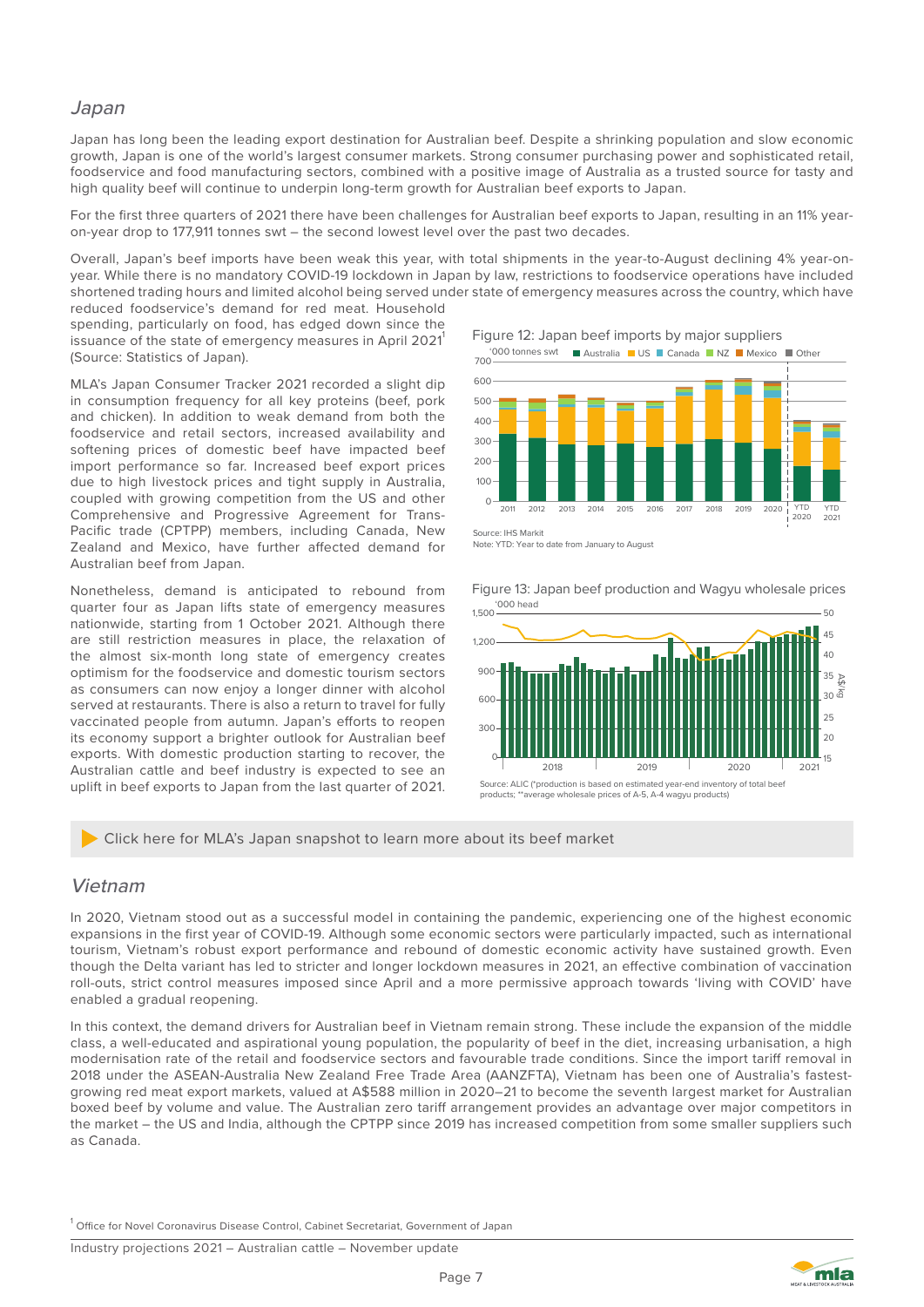As a higher-priced protein, beef is more frequently consumed by affluent consumers, and the number of affluent households earning at least US\$35,000 annual disposable income is forecast to grow at a CAGR of 23% between 2020 and 2025 (Source: Fitch Solutions). Supermarkets and hypermarkets are the main retail sales channels for imported beef. While traditional channels still dominate the market, modern retail has been growing at a faster pace, further accelerated by pandemic-related restrictions that have disproportionately affected wet and wholesale markets in large cities, forcing more consumers to shift to modern retail outlets.

While per capita beef consumption levels are still relatively low by global standards, Vietnam has among the highest beef consumption frequency and the fastest consumption growth in the South-East Asia region (Source: Fitch Solutions). In the context of the pandemic, health and safety factors have become even more important as meat purchase priorities for consumers. Beef is perceived as the animal protein with the highest nutritional value and a dietary essential for children. Australian beef is well-positioned to meet consumers' needs due to its perceived strong associations with safety and quality.

Click here for MLA's Vietnam snapshot to learn more about its beef market

## **Domestic demand**

The cattle industry has experienced two production cycles in the last 10 years. Despite the ups and downs of production, the domestic market remains the largest single market for Australian beef, consuming around 30% of total production. In the expansion phase where supply is larger, more Australian beef is shipped overseas, reflected by a 5% decline of domestic market share. When the herd is rebuilding, typically the proportion of cattle to domestic market increases, with export share diminishing slightly. Compared to the stable volume share of the domestic market, the volume of beef consumed in Australia has gradually declined in the last decade. Annual domestic consumption has dropped from above 700,000 tonnes in 2011 to 580,000 tonnes in 2020 and 2021.

The decline in domestic consumption is related to the rapid increase in beef prices. The retail price of beef increased by 50% from 2011 to 2021, compared to a 29% growth in lamb prices (ABS). Over the same period, prices of pork and chicken rose by 19% and 3%, respectively (ABS). The average retail price of beef in the June quarter 2021 rose to \$24.72/kg, up 13.5% on 2020. In the Australian market, the beef retail price is 4.4 times higher than the price for chicken and 1.9 times higher than pork prices. The supply chain disruptions and high demand of beef and other proteins at the global level underpins this price spike.

High prices impair the sales volume of Australian beef but continue to drive strong value growth. The value share of fresh beef has increased by 0.5% compared to a year ago, in contrast to a 2% contraction in volume share. Beef purchase frequency has declined by 0.6 trips compared to two years ago, despite total fresh meat seeing growth of 0.6 trips (Nielsen Homescan).

In the longer-term, major supermarkets outperformed other supermarkets and drove relatively stable volume performance in Q3 2021 compared to two years prior. Butchers are facing challenges, given they have consistently experienced volume declines for fresh beef and other meat categories in 2021. Online shopping has maintained strong growth year-on-year, with beef retaining the largest share and continuing to be the key driver for online grocery shopping. Beef mince, sausage, rump steak, scotch fillet steak and pre-prepared beef are the top five cuts for online retailers, while beef stir-fry/diced/casserole cuts or strips, mince, rump steak, scotch fillet steak and pre-prepared beef have gained the most popularity in "bricks & mortar" stores (Nielsen Homescan).

### **Prices**

The Australian cattle market in 2021 has reached record highs as restocker and feeder demand at the saleyards continues to drive upwards trends. Prices for most categories of cattle continue to rally on the back of fewer numbers and above-average rainfall across large parts of the eastern states.

Competition between lot feeders and restockers at selling centres has remained a prominent feature and reinforced the current strength of the young cattle market. The market share of Eastern Young Cattle Indicator (EYCI) eligible cattle has remained relatively steady, with feeder and restocker buyers making up 48% and 41%, respectively, and processors purchasing the rest.





Industry projections 2021 – Australian cattle – November update